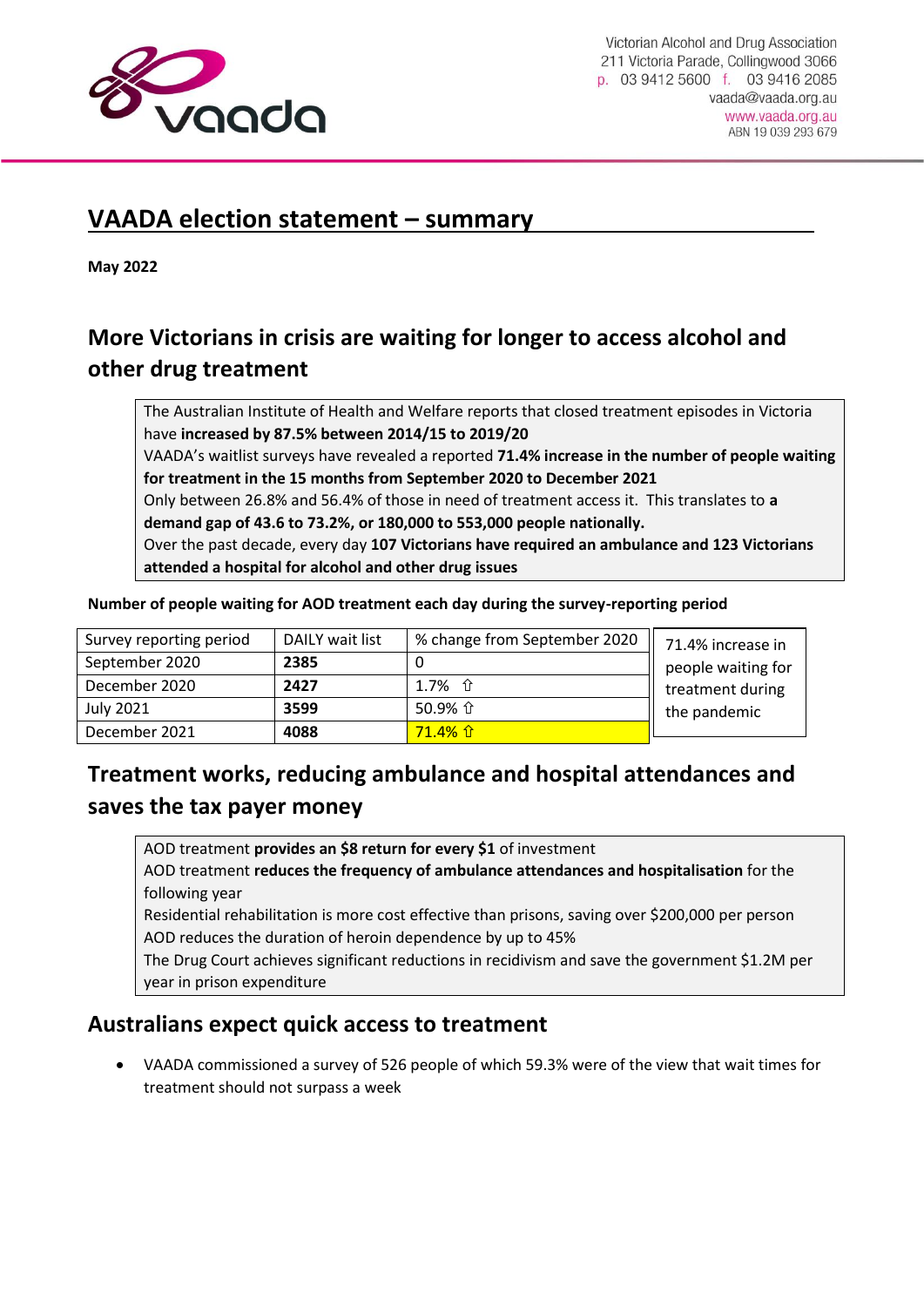|                        | Frequency | Percent | 6 in 10<br>Australians<br>believe AOD<br>treatment wait<br>times should<br>not surpass 1<br>week |
|------------------------|-----------|---------|--------------------------------------------------------------------------------------------------|
| 1 day                  | 123       | 23.4    |                                                                                                  |
| Not more than 1 week   | 189       | 35.9    |                                                                                                  |
| Not more than 1 month  | 62        | 11.8    |                                                                                                  |
| Not more than 3 months | 18        | 3.4     |                                                                                                  |
| 3 months plus          | 23        | 4.4     |                                                                                                  |
| Don't know             | 111       | 21.1    |                                                                                                  |
| Total                  | 526       | 100.0   |                                                                                                  |

**'How long should someone experiencing harmful AOD dependency wait for treatment?'**

# **Victoria needs another 250 full time alcohol and other drug clinicians to meet current demand**

The alcohol and other drug treatment sector has reported that state-wide, there is a need for an **additional 242.8 EFT of capacity to meet current demand**

VAADA's sector priorities survey revealed that **56.82% of AOD agencies have reported a reduction in capacity to meet demand during 2020/21**

Similar to other disasters evidence indicates that **the pandemic will result in increased substance use and new, more harmful patterns of consumption** (such as consuming more alcohol, more frequently, in isolation, in the home).

In Victoria, more than **nine in 10 alcohol and other drug treatment agencies have reported an increase in demand relating to mental health**

70% of alcohol and other drug treatment agencies have reported an **increase in the prevalence and severity of alcohol related presentations**

# **Victoria needs more residential rehabilitation and residential detoxification beds**

Victoria has the second lowest rate per head of population of residential rehabilitation beds Victoria has almost 15 times more prison beds then residential rehabilitation beds

#### **Residential rehabilitation beds per 10,000 head of population (2021)**